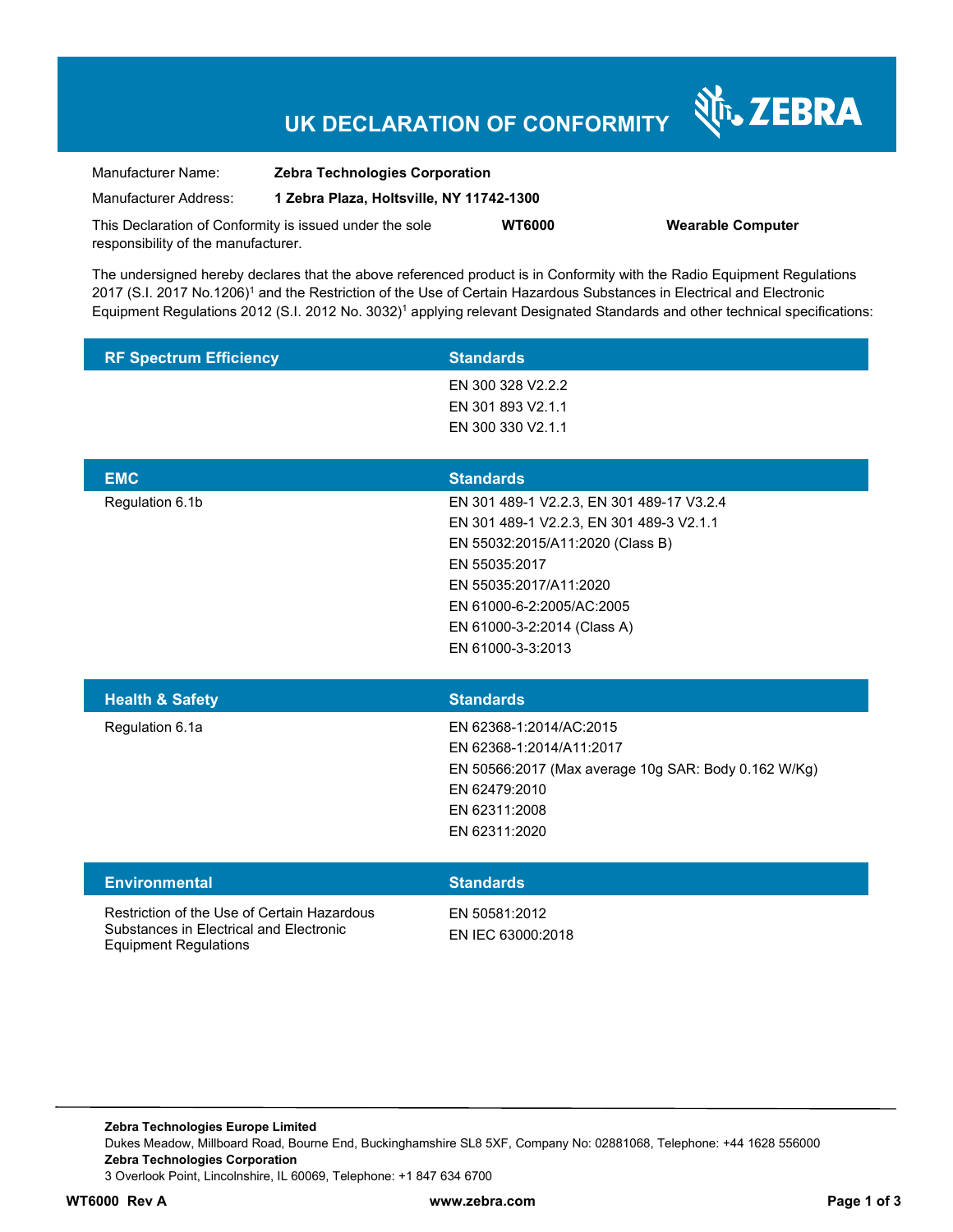# **UK DECLARATION OF CONFORMITY**

With regard to the Radio Equipment Regulations 2017 (S.I. 2017 No.1206)<sup>1</sup>, the conformity assessment procedure referred to in regulation 41(4)(a) and detailed in Schedule 2 has been followed.

 $^{\rm 1}$  As amended by applicable EU withdrawal legislation implemented at the time of issuing this declaration

#### **Signed on behalf of Zebra Technologies Corporation**

*(Signature of authorized person)* Marco Belli Rev: A Sr. Manager, Regulatory **Date: 4 August 2021** Place: Bourne End, UK

र्शे<sub>ि</sub>, ZEBRA

**Zebra Technologies Europe Limited**  Dukes Meadow, Millboard Road, Bourne End, Buckinghamshire SL8 5XF, Company No: 02881068, Telephone: +44 1628 556000 **Zebra Technologies Corporation**  3 Overlook Point, Lincolnshire, IL 60069, Telephone: +1 847 634 6700